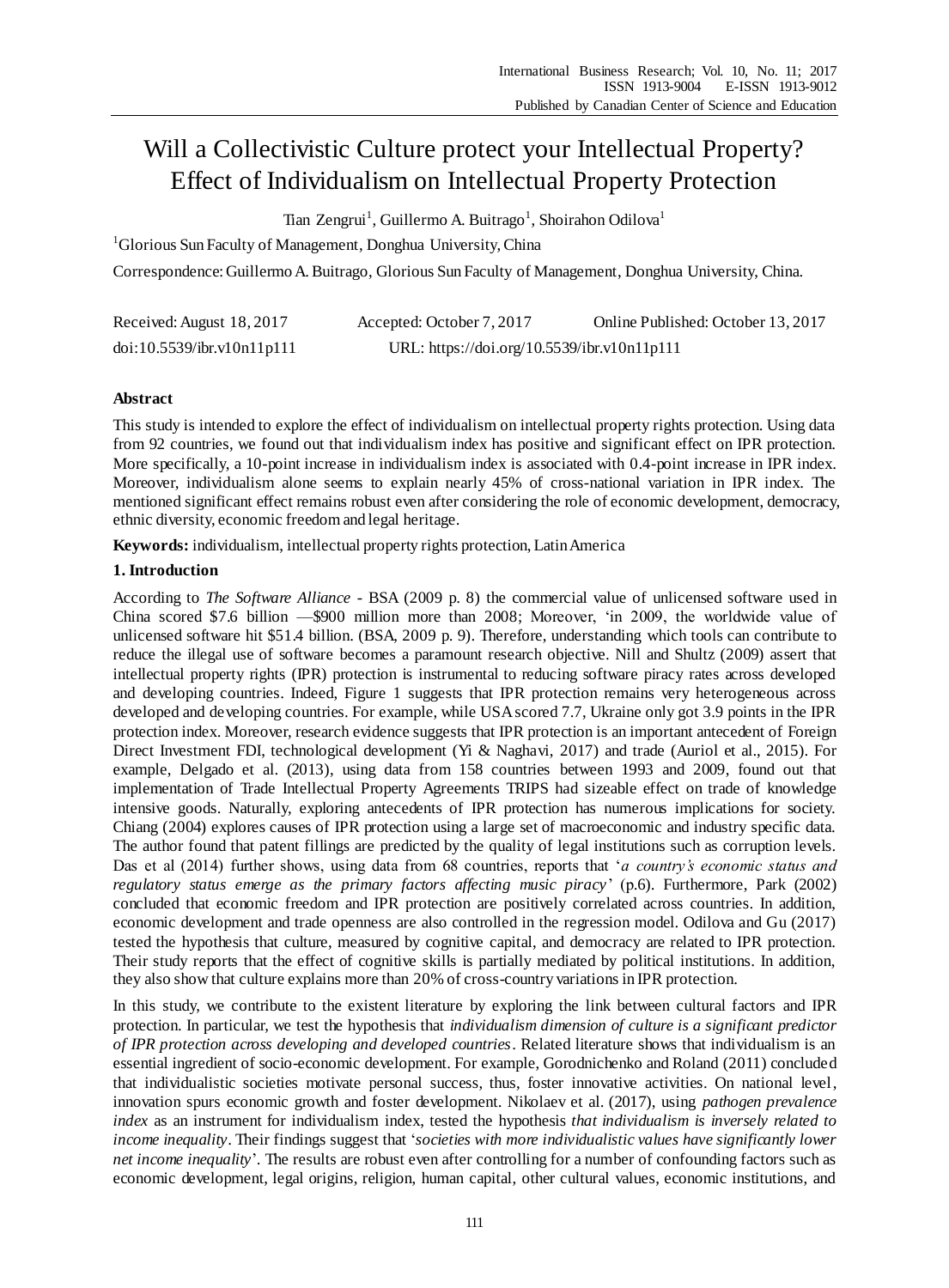geographical controls (p. 30). Jha and Panda (2017) showed that individualism is a robust antecedent of corruption, even after controlling for democracy, religion, education and economic development. They also show that genetic distance and infectious diseases are significant predictors of individualism at the first stage. Drawing on this rich set of studies, is possible to conjecture that *individualistic societies should be associated with stronger IPR protection*. Our results showed that a 10-point increase in individualism index is associated with 0.4-point increase in IPR index. Moreover, individualism alone seems to explain nearly 45% of cross-national variation in IPR index.



Figure 1. IPR protection index

Source: Property Rights Alliance

## **2. Data**

#### *2.1 Dependent Variable*

Our first dependent variable is the International Property Rights (IPR) Index, the leading research output from Property Rights Alliance. The IPRI scores the underlining institutions of a strong property rights regime: the legal and political environment, physical property rights, and intellectual property rights. It is the world's only index entirely dedicated to the measurement of intellectual and physical property rights [\(http://internationalpropertyrightsindex.org/about](http://internationalpropertyrightsindex.org/)).

As suggested by IPRI (2017)

The following are the three core components of the IPRI:

- 1. Legal and Political Environment, LP
- 2. Physical Property Rights, PPR
- 3. Intellectual Property Rights, IPR

The Legal and Political Environment (LP) component provides an insight into the strength of governance institutions of a country, the respect for the 'rules of the game' among citizens; consequently, the measures used for the LP are broad in scope. This component has a significant impact in the development and protection of physical and intellectual property rights.

The other two components of the index - Physical and Intellectual Property Rights (PPR and IPR) - reflect two forms of property rights, both of which are crucial to the economic development of a country. The items included in these two categories account for both de jure rights and de facto outcomes for the countries considered.

The overall grading scale of the IPRI ranges from  $[0 - 10]$ , where 10 is the highest value for a property rights system and 0 is the lowest value (i.e. most negative) for a property rights system within a country. In our sample IPR index ranges from 2.7 in Venezuela to 8.4 in Finland.

Our second dependent variable is Intellectual property protection (IPP) index. IPP index is derived from opinion survey outcomes indicating a country's protection of intellectual property; thus, it is a predominant aspect of the IPR component. Expert participants in each country were asked to rate their nation's IP protection, scoring it from "weak and not enforced" (1) to "strong and enforced." (7). The data for this variable come from the Global Competitiveness Index from The World Economic Forum's 2015-2016.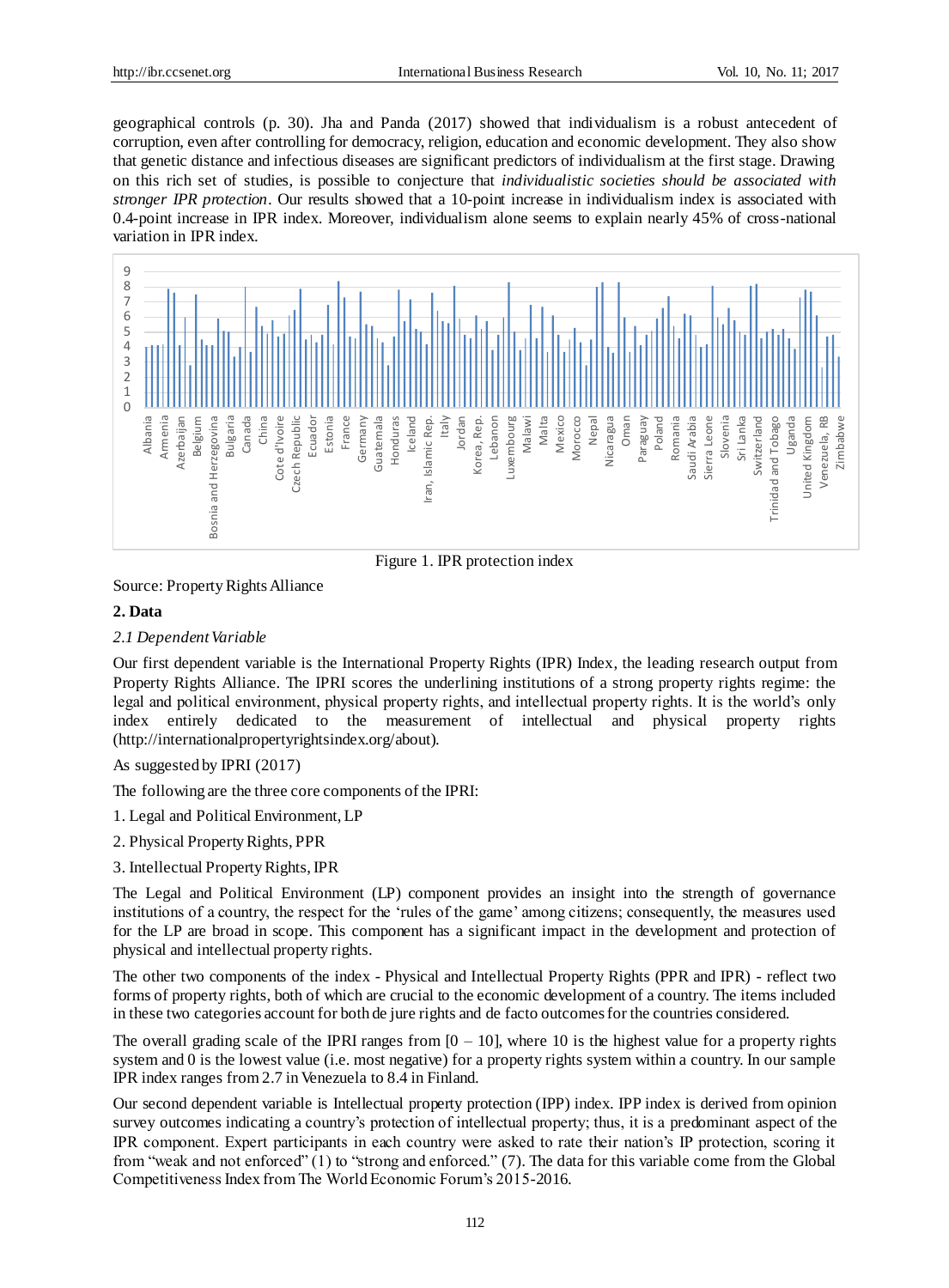## *2.2 Individualism*

In this study, we rely on individualism index created by Hofstede (2001) as an indicator of individualism/collectivism across societies. The first edition of Hofstede (2001)'s I/C index was estimated using data from the surveys of IBM employees in forty nations. As asserted by Jha and Panda (2017 p. 5) '[the goal of the project was to estimate the] importance an employee assigns to different work goals such as challenges at work place (sense of personal accomplishment), desirable area to live, an opportunity for high earning, cooperation, opportunities for training, fringe benefits, recognition, physical working conditions, freedom of approach to adapt to the job, employment security, opportunity for advancement, relationship with the manager, opportunity to use skill and ability at work place, and personal time'. The final I/C index ranges from 0 (collectivistic) to 100 (individualistic) societies.

#### *2.3 Control Variables*

Considering that IPR protection is not explained solely by culture, as proxied by individualism index, we added a vector of control variables in our empirical exercise. We included, GDP per capita as a proxy for economic development from World Bank. We also control for democracy index from Freedom House and economic freedom from heritage foundation as proxies for quality of institutions. Finally, we also control for ethnic diversity index and binary variable for countries with UK legal origins, as a measure of legal heritage. Descriptive statistics and data sources are presented in Table 1. The correlation matrix is presented in Table 2.

#### *2.4 Model*

To test the effect of individualism on IPR protection we estimated the following econometric model:

# $IPR_i = \alpha + \beta INDIVIDUALISM_i + X\lambda + \varepsilon_i$

Where IPR is one of our dependent variables in ith country, INDIVIDUALISM is an individualism index, X is a vector of control variables and e is an error term, satisfying normality assumptions.

| Variable                    | Description                                                                                         |                                             |                                          |        | Mean                                                             | Std.<br>Dev. | Min   | Max      |      |            |
|-----------------------------|-----------------------------------------------------------------------------------------------------|---------------------------------------------|------------------------------------------|--------|------------------------------------------------------------------|--------------|-------|----------|------|------------|
| <b>IPR</b> index            | International Property Rights (IPR) Index from Property Rights Aliance                              |                                             |                                          |        |                                                                  | 5.43         | 1.44  | 2.7      | 8.4  |            |
| $IPP$ index                 | Forum                                                                                               |                                             |                                          |        | Intellectual property protection (IPP) index from World Economic |              | 4.06  | 1.03     | 1.68 | 6.31       |
| Individua lism              |                                                                                                     |                                             | Individualism Index from Hofstede (2001) |        |                                                                  |              | 39.17 | 22.07    | 6    | 91         |
| GDP<br>per<br>capita        |                                                                                                     | GDP per capita, at 000' PPP from World Bank |                                          |        |                                                                  |              | 17.78 | 20.61    | 0.64 | 132.<br>97 |
| Economic<br>freedom         | Economic Freedom index from Heritage foundation                                                     |                                             |                                          |        |                                                                  |              | 60.70 | 10.34    | 29.6 | 89.6       |
| Democracy                   | Democracy index from Freedom House                                                                  |                                             |                                          |        |                                                                  |              | 4.66  | 1.98     | 1    | 7          |
| Ethnic<br>diversity         | Ethnic Diversity index from Alesina et al. (2003)                                                   |                                             |                                          |        |                                                                  | 0.44         | 0.26  | $\theta$ | 0.93 |            |
| UK common<br>law            | Dummy variable for countries with UK common law, and zero otherwise<br>from Ashraf and Galor (2013) |                                             |                                          |        |                                                                  | 0.34         | 0.47  | $\Omega$ | 1    |            |
| Table 2. Correlation matrix |                                                                                                     |                                             |                                          |        |                                                                  |              |       |          |      |            |
|                             |                                                                                                     |                                             | H                                        | Ш      | IV                                                               | V            | VI    |          | VII  | VIII       |
| <b>IPR</b> index            |                                                                                                     |                                             |                                          |        |                                                                  |              |       |          |      |            |
| <b>IPP</b> index            |                                                                                                     | 0.9574                                      |                                          |        |                                                                  |              |       |          |      |            |
| Individua lism              |                                                                                                     | 0.7077                                      | 0.6667                                   |        |                                                                  |              |       |          |      |            |
| GDP per capita              |                                                                                                     | 0.769                                       | 0.7187                                   | 0.5217 |                                                                  |              |       |          |      |            |
| Economic Freedom            |                                                                                                     | 0.8255                                      | 0.7758                                   | 0.5508 | 0.6359                                                           |              |       |          |      |            |
| Democracy                   |                                                                                                     | 0.5781                                      | 0.5074                                   | 0.5615 | 0.3082                                                           | 0.6079       | 1     |          |      |            |

Table 1. Descriptive statistics

#### **3. Results**

In column 1, we estimated a bivariate statistical model where we regress IPR index on individualism index only. This regression suggests that individualistic societies are associated with stronger enforcement of IPR protection. For example, a 10-points increase in individualism index was associated with 0.4-point increase in IPR index. Moreover, individualism alone seems to explain nearly 45% of cross-national variation in IPR index.

UK common law  $0.0436$   $0.1168$   $0.0443$   $0.037$   $0.0713$   $0.1675$   $0.3571$  1

Ethnic diversity -0.3796 -0.323 -0.3475 -0.3166 -0.3229 -0.3205 1<br>UK common law 0.0436 0.1168 0.0443 -0.037 0.0713 -0.1675 0.3571

In column 2, we included GDP per capita. For example, Shoirova (2016) showed that culture and IPR protection is correlated with economic development both in low- and high-income countries. Moreover, Odilova and Xiaomin (2016) further showed that IPR protection is correlated with other growth determinants such as FDI. On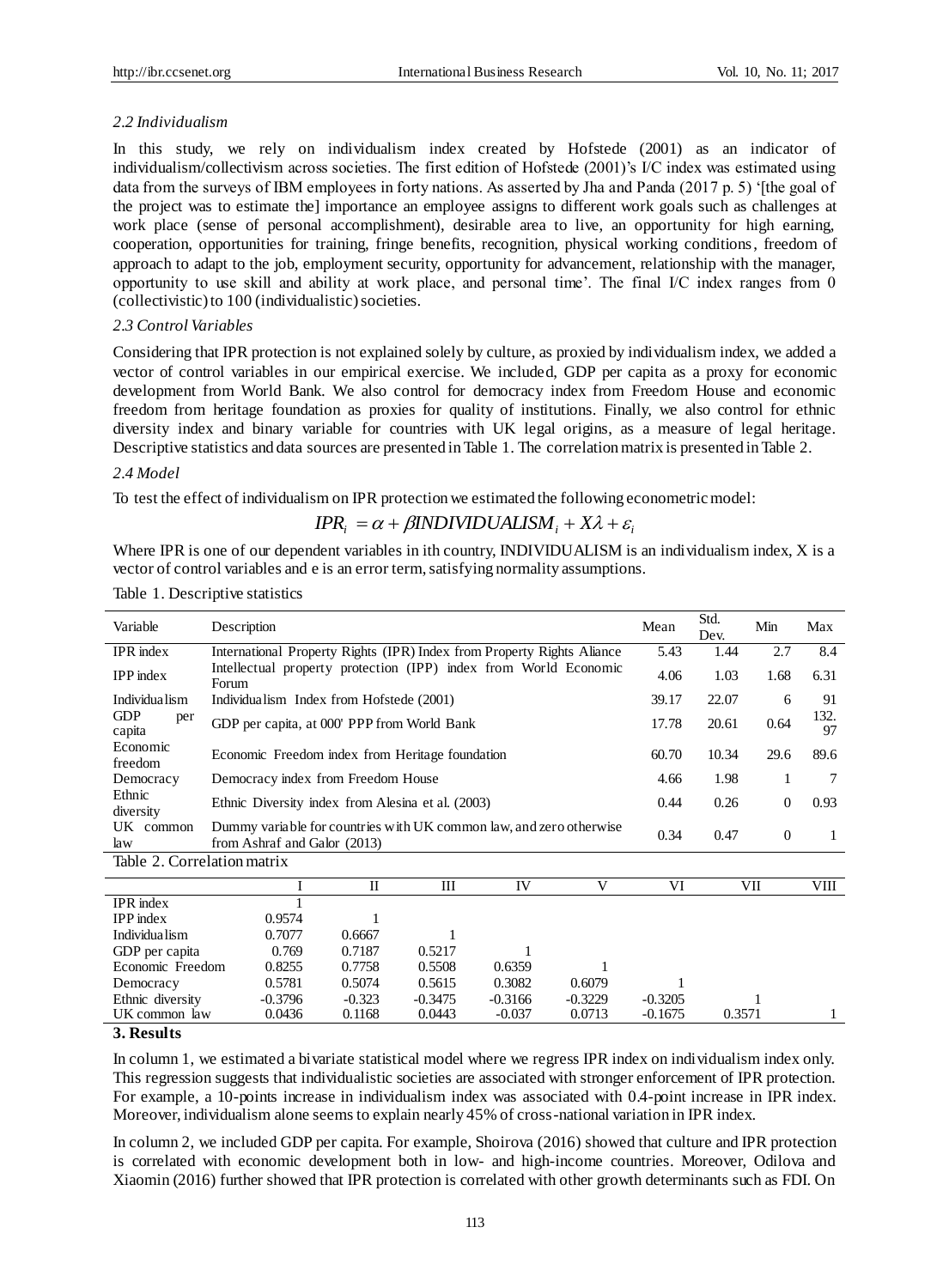the other hand, other scholars showed that individualism is significantly correlated with economic development (Ball, 2001). Therefore, it is important to control for the level of economic development. The results suggest that economic development is a significant predictor of IPR protection. In particular, a 10,000 USD increase in GDP per capita is associated with 0.4 point increase in IPR index. Individualism retains its significance, althought it has quantitatively decreased. This implies economic development captures some of the effect of individualism on IPR protection.

Next, we applied control for the economic freedom index in column 3. Economic freedom may serve as a good proxy for the quality of business environment in a country, thus may predict IPR protection. Our results suggest that economic freedom index has positive and significant effect on IPR protection. Moreover, individualism index remains positive and statistically significant.

In column 4, we incorporated democracy index. While the estimates for individualism, GDP per capita and economic freedom were positive and significant, democracy does not seem to be an important antecedent of IPR protection in our sample. In columns 5 and 6, we included ethnic diversity and a binary variable for countries with UK common law. Both of these variables are insignificant in our regression. However, individualism was significant across all regression specifications. Therefore, the results in Table 3 suggested that individualism is a robust determinant of IPR index.

|                                | (1)         | (2)         | (3)         | (4)         | (5)         | (6)         |
|--------------------------------|-------------|-------------|-------------|-------------|-------------|-------------|
| Individua lism                 | $0.0435***$ | $0.0253***$ | $0.0179***$ | $0.0160***$ | $0.0158***$ | $0.0150***$ |
|                                | (0.0051)    | (0.0042)    | (0.0034)    | (0.0038)    | (0.0039)    | (0.0040)    |
| GDP per capita                 |             | $0.0435***$ | $0.0249***$ | $0.0262***$ | $0.0259***$ | $0.0266***$ |
|                                |             | (0.0051)    | (0.0045)    | (0.0047)    | (0.0048)    | (0.0048)    |
| Economic freedom               |             |             | $0.0681***$ | $0.0625***$ | $0.0624***$ | $0.0595***$ |
|                                |             |             | (0.0087)    | (0.0104)    | (0.0105)    | (0.0109)    |
| Democracy index                |             |             |             | 0.0631      | 0.0593      | 0.0752      |
|                                |             |             |             | (0.0537)    | (0.0544)    | (0.0571)    |
| Ethnic diversity               |             |             |             |             | $-0.1581$   | $-0.2719$   |
|                                |             |             |             |             | (0.2887)    | (0.3136)    |
| UK common law                  |             |             |             |             |             | 0.1486      |
|                                |             |             |             |             |             | (0.1594)    |
| cons                           | $4.0180***$ | 3.7385***   | 0.0700      | 0.1303      | 0.2408      | 0.3563      |
|                                | (0.2304)    | (0.1705)    | (0.4860)    | (0.5103)    | (0.5508)    | (0.5650)    |
| $\boldsymbol{N}$               | 89          | 88          | 88          | 87          | 87          | 87          |
| adj. $R^2$                     | 0.4530      | 0.7112      | 0.8312      | 0.8279      | 0.8264      | 0.8261      |
| Standard errors in parentheses |             |             |             |             |             |             |

Table 3. Individualism and IPR index

 $*$  p<0.1,  $*$  p<0.05,  $*$  \*\* p<0.01

In Table 4, we re-estimated our baseline results using IPP index as a dependent variable. The relationship between individualism and IPR protection is positive and significant at 1% level across all models. After controlling for GDP per capita, economic freedom, democracy, ethnic diversity and legal origins, a 20-point increase in individualism index was associated with 0.2-point increase in IPP index (column 6).

Table 4. Individualism and IPP index

|                  | (1)         | (2)         | (3)         | (4)         | (5)         | (6)         |
|------------------|-------------|-------------|-------------|-------------|-------------|-------------|
| Individualism    | $0.0303***$ | $0.0178***$ | $0.0128***$ | $0.0133***$ | $0.0134***$ | $0.0116***$ |
|                  | (0.0039)    | (0.0036)    | (0.0032)    | (0.0035)    | (0.0036)    | (0.0036)    |
| GDP per capita   |             | $0.0300***$ | $0.0169***$ | $0.0167***$ | $0.0169***$ | $0.0183***$ |
|                  |             | (0.0042)    | (0.0042)    | (0.0044)    | (0.0045)    | (0.0045)    |
| Economic freedom |             |             | $0.0480***$ | $0.0476***$ | $0.0476***$ | $0.0421***$ |
|                  |             |             | (0.0081)    | (0.0099)    | (0.0099)    | (0.0102)    |
| Democracy        |             |             |             | $-0.0050$   | $-0.0029$   | 0.0284      |
|                  |             |             |             | (0.0497)    | (0.0504)    | (0.0520)    |
| Ethnic diversity |             |             |             |             | 0.0837      | $-0.1496$   |
|                  |             |             |             |             | (0.2728)    | (0.2929)    |
| UK common law    |             |             |             |             |             | $0.2896*$   |
|                  |             |             |             |             |             | (0.1463)    |
| Constant         | $3.0824***$ | $2.9035***$ | 0.3049      | 0.3460      | 0.2865      | 0.5066      |
|                  | (0.1769)    | (0.1426)    | (0.4559)    | (0.4828)    | (0.5229)    | (0.5259)    |
| $\boldsymbol{N}$ | 92          | 91          | 91          | 90          | 90          | 90          |
| adj. $R^2$       | 0.3938      | 0.6177      | 0.7241      | 0.7131      | 0.7100      | 0.7198      |

Standard errors in parentheses \* p<0.1, \*\* p<0.05, \*\*\* p<0.01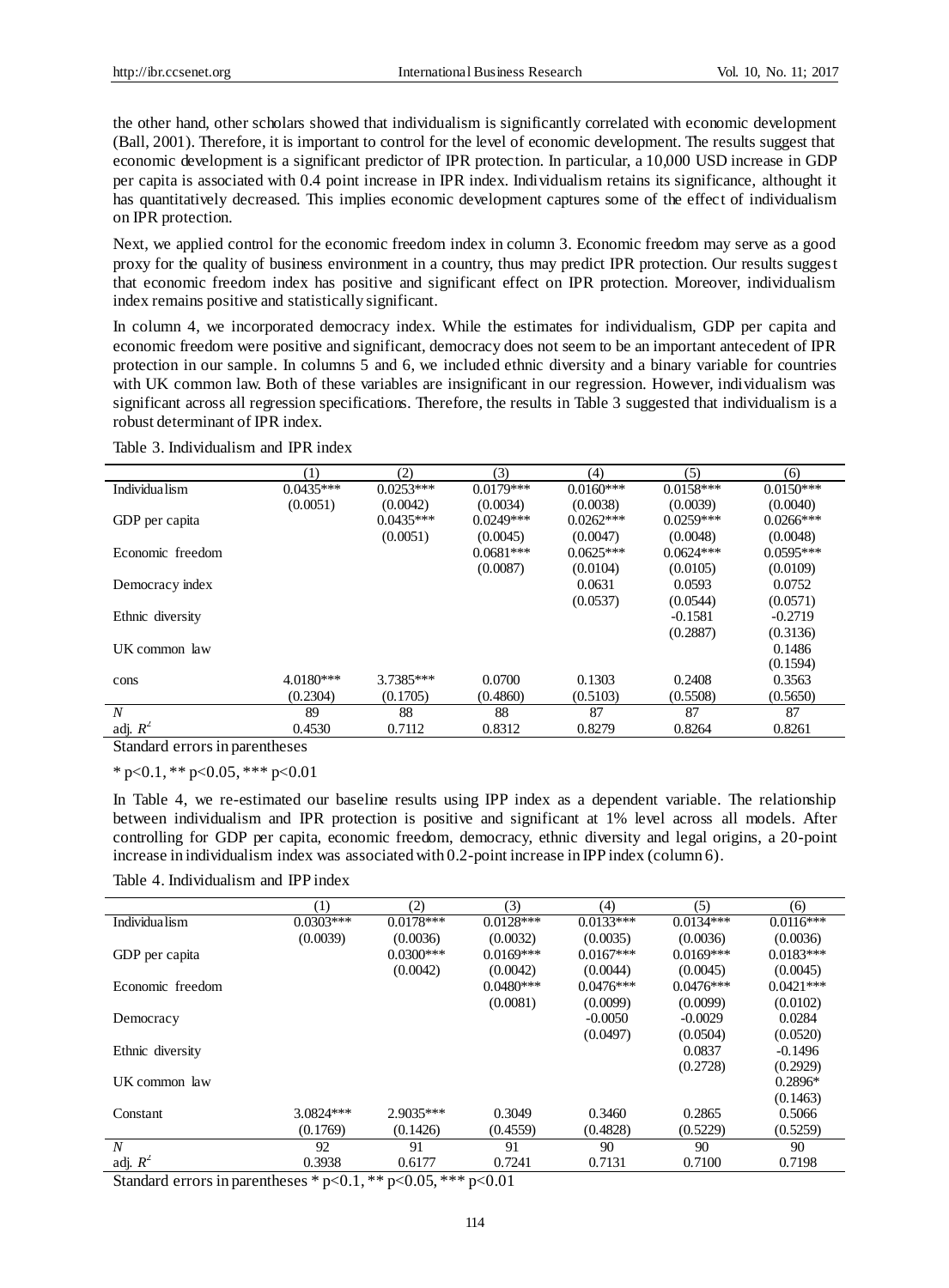In Table 5, we focused on one region of the world, namely Latin America. We regressed our dependent variables on individualism, dummy variable for Latin America countries and their interaction term. The results, reported in columns 1 and 2, suggested that the effect of individualism on IPR protection is marginally weaker in this region. One explanation may be that this region is associated with overall collectivistic cultures. On the other hand, the dummy variable for Latin America countries may capture unobserved characteristic such as colonization or endowment in natural resources such as oil, forest or copper. These resources hinder economic development and deteriorate legal institutions, so called resource curse phenomena.

#### Table 5. The effects in Latin America

|                               | (1)              | (2)         |
|-------------------------------|------------------|-------------|
|                               | <b>IPR</b> index | $IPP$ index |
| Individua lism                | $0.0451***$      | $0.0314***$ |
|                               | (0.0054)         | (0.0042)    |
| Latin America                 | 0.7903           | 0.5917      |
|                               | (0.5591)         | (0.4826)    |
| Individualism * Latin America | $-0.0369*$       | $-0.0290*$  |
|                               | (0.0197)         | (0.0163)    |
| Constant                      | 3.9532***        | $3.0440***$ |
|                               | (0.2914)         | (0.2134)    |
| $\boldsymbol{N}$              | 89               | 92          |
| adj. $R^2$                    | 0.4551           | 0.3967      |

Standard errors in parentheses \* p<0.1, \*\* p<0.05, \*\*\* p<0.01

#### **4. Conclusion**

Software piracy and violation of copyright rules are still present across developed and developing countries. Several papers have shown that economic development, democratization, reduction of corruption and stronger legal environments can contribute to solve to this problem. Meanwhile, in the other hand, a separate strand of literature has shown that cultural dimension seem to be important antecedents of socio-economic development.

In this study, we have explored the role of one aspect of cultural values, namely individualism, in improving IPR protection across developed and developing countries. Our results suggested that a 10-point increase in individualism index is associated with 0.4-point increase in IPR index. Moreover, individualism alone seems to explain nearly 45% of cross-national variation in IPR index. These results indicate that apart from fostering economic development and strengthening legal institutions to reduce copyright violations, it is important to take into account the role of culture in modeling IPR protection using global data.

#### **References**

- Alesina, A., Devleeschauwer, A., Easterly, W., Kurlat, S., & Wacziarg, R. (2003). Fractionalization. *Journal of Economic growth*, *8*(2), 155-194. https://doi.org/10.1023/A:1024471506938
- Ashraf, Q., & Galor, O. (2013). The "Out of Africa" hypothesis, human genetic diversity, and comparative economic development. *The American Economic Review*, *103*(1), 1-46. https://doi.org/10.1257/aer.103.1.1
- Auriol, E., Biancini, S., & Paillacar, R. (2015). Intellectual Property Rights Protection and Trade.
- Ball, R. (2001). Individualism, collectivism, and economic development. *The Annals of the American Academy of Political and Social Science*, *573*(1), 57-84. https://doi.org/10.1177/000271620157300104
- Chiang, E. P. (2004). Determinants of cross-border intellectual property rights enforcement: The role of trade sanctions. *Southern Economic Journal*, 424-440. https://doi.org/10.2307/4135300
- Das, S., Mukhopadhyay, A., & Bagchi, K. K. (2014). National-level determinants of global music piracy and online music sales: an exploratory study. *Journal of Global Information Technology Management*, *17*(1), 6-25. https://doi.org/10.1080/1097198X.2014.910988
- Delgado, M., Kyle, M., & McGahan, A. M. (2013). Intellectual property protection and the geography of trade. *The Journal of Industrial Economics*, *61*(3), 733-762. https://doi.org/10.1111/joie.12027
- Gorodnichenko, Y., & Roland, G. (2011). Individualism, innovation, and long-run growth. *Proceedings of the National Academy of Sciences*, *108*(Supplement 4), 21316-21319. https://doi.org/10.1073/pnas.1101933108
- Hofstede, G. (2001), *Culture's Consequences: Comparing Values, Behaviors, Institutions and Organizations across Nations*, 2nd edition. Sage Publications, Thousand Oaks.
- Jha, C., & Panda, B. (2017). Individualism and Corruption: A Cross‐Country Analysis. *Economic Papers: A journal of applied economics and policy*.